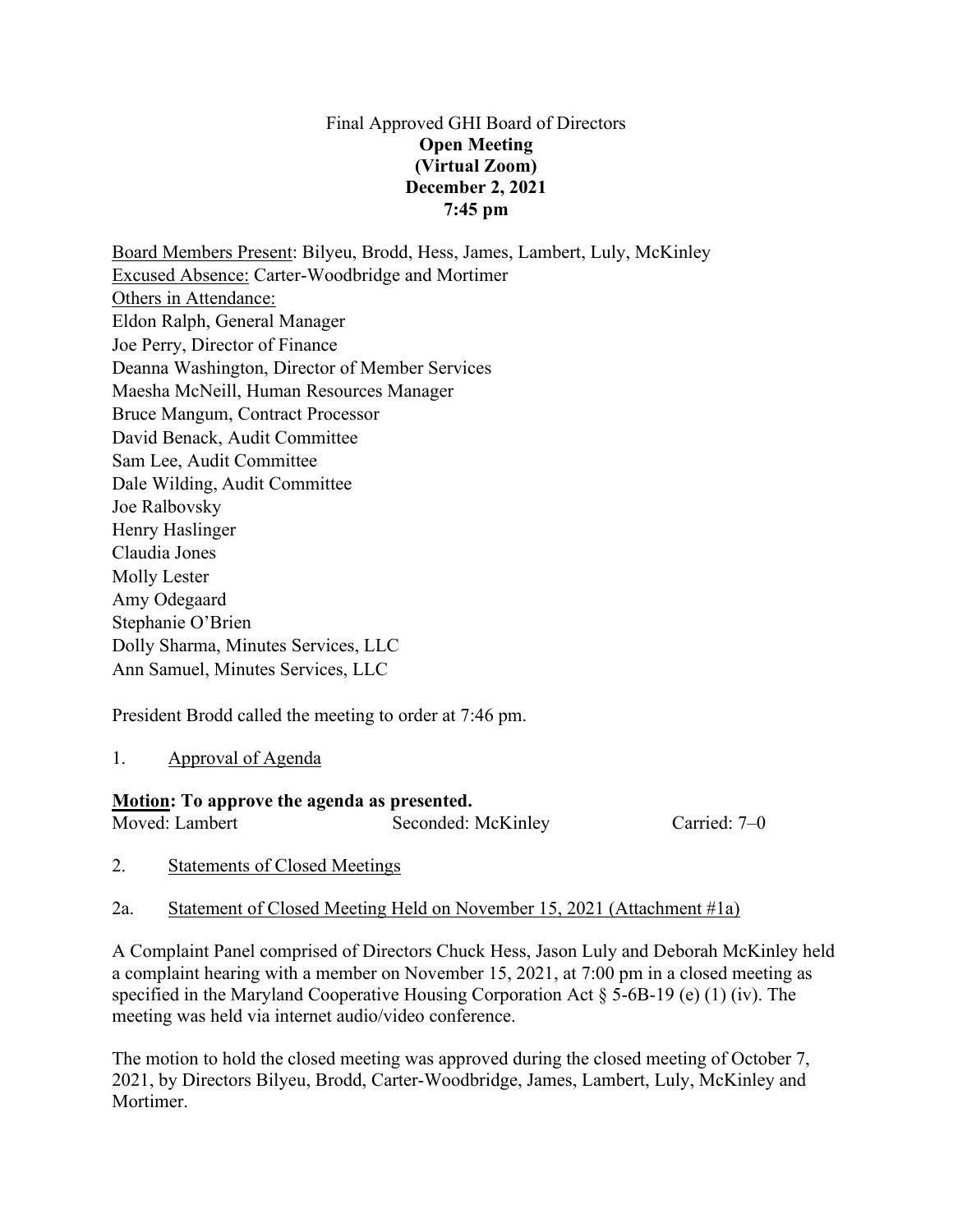2b. Statement of Closed Meeting Held on November 22, 2021 (Attachment #1b) GHI's Board of Directors held an informal hearing regarding a member complaint matter on November 22, 2021, at 7:00 pm in a closed meeting as specified in the Maryland Cooperative Housing Corporation Act § 5-6B-19 (e) (1) (iv). The meeting was held via internet audio/video conference.

The motion to hold this closed meeting was approved during the closed meeting of October 7, 2021, by Directors Bilyeu, Brodd, Carter-Woodbridge, James, Lambert, Luly, McKinley and Mortimer.

## 2c. Statement of Closed Meeting Held on December 2, 2021 (Attachment # 1c)

GHI's Board of Directors held a closed meeting at 7:00 PM on December 2, 2021, via internet audio/video conference to discuss the following matters, as specified in the noted sub-paragraph of the Maryland Cooperative Housing Corporation Act § 5-6B-19 (e) (1):

| 1. Member Financial Matters                        | (viii) |
|----------------------------------------------------|--------|
| 2. Member Complaint Matters                        | (1V    |
| 3. Consulting with Legal Counsel on a Legal Matter |        |

The motion to close the meeting was approved during the open meeting of November 18, 2021, by Directors Bilyeu, Brodd, Carter-Woodbridge, Hess, James, Lambert, Luly, McKinley and Mortimer.

# 3. Visitors and Members (Comment Period)

None.

# 4. Approval of Membership Applications

#### **Motion: I move that the Board of Directors approve the following persons into the cooperative and membership be afforded them at the time of settlement:**

- **Sean G. Allen, Sole Owner**
- **Eduardo Figueroa Paniagua, Sole Owner**
- **Stephanie B. Frank, Sole Owner**

Moved: James Seconded: Bilyeu Carried: 7-0

# 5. Committee Reports

None.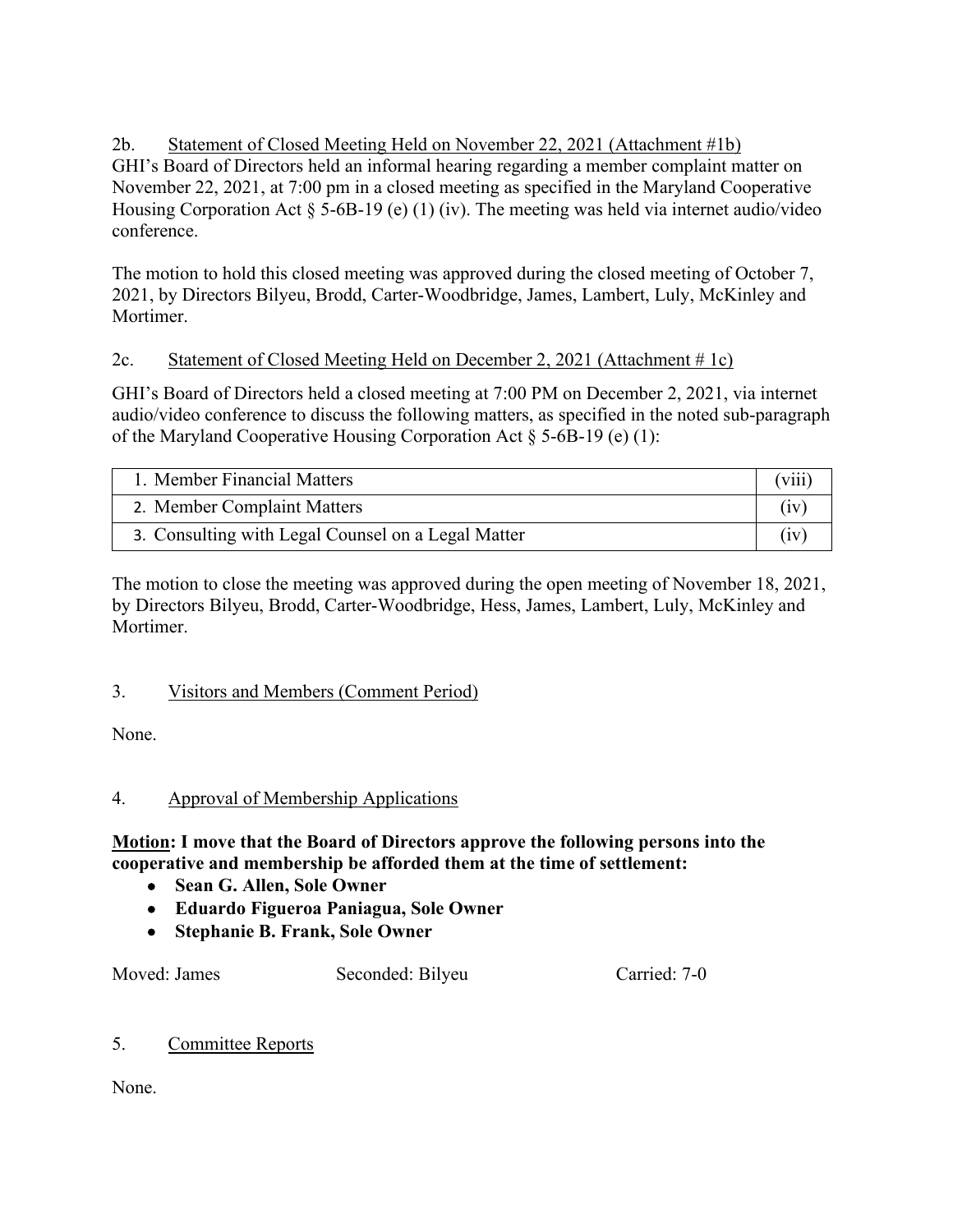#### 6 For Action or Discussion

#### 6a. Buildings Committee Recommendation re: Implementing a Pilot Program to Install Electrical Service at Four Rows of Rental Garages – (Attachment #2)

On May 20, 2021, the Board approved a request from the Sustainability Subcommittee of the Buildings Committee to survey members who currently rent garages, to ascertain their interest in participating in a Pilot Program involving the installation of electric service in garages, particularly for electric vehicle (EV) owners. The EV charging stations would be installed by a contractor chosen by GHI, and be available for GHI member use only, at no additional cost, beyond the cost of electricity dispensed.

Attachment #2 is a spreadsheet that shows the responses that 102 members submitted. A summary of the responses is as follows:

- 83 members currently use their garages to store one or more vehicles.
- 75 members would use electricity in their garage(s) if it were available.
- 24 members would charge an electric car in their garage if electricity were available.
- 71 would use plug-in appliances.
- 66 would like to install lighting.
- 23 would like to install a garage door opener.

After reviewing the survey results, the Buildings Committee passed a motion by a vote of 7-0, recommending that the Board direct staff to arrange for a pilot program involving the installation of electrical service to four rental garage rows. The Subcommittee recommended installation of a 240v 40-amp and 120v 20-amp branch circuits as a minimum.

The four rows that the Sustainability Subcommittee identified as ideal candidates for a pilot project were selected because of their physical proximity to existing electrical service, interest expressed by members in the Garage Electrification Survey, and broader coverage of the cooperative (not clustering rows all together in one part of the neighborhood). The recommended rows are at the following sites:

- 6 Ridge Rd
- 13 Ridge Rd
- 17 Ridge Rd
- 33 Ridge Rd

The Subcommittee suggested the following additional sites for consideration:

- 1. The Parkway Garages (though these come with ownership and capital expenditure considerations)
- 2. 2 Gardenway (a very large collection of garages and member interest, but less unobstructed electrical service pathways).

No funds have been budgeted in 2022 for undertaking a pilot program to install electrical service at four rows of rental garages. On November 18, 2021, the Board directed the Committee to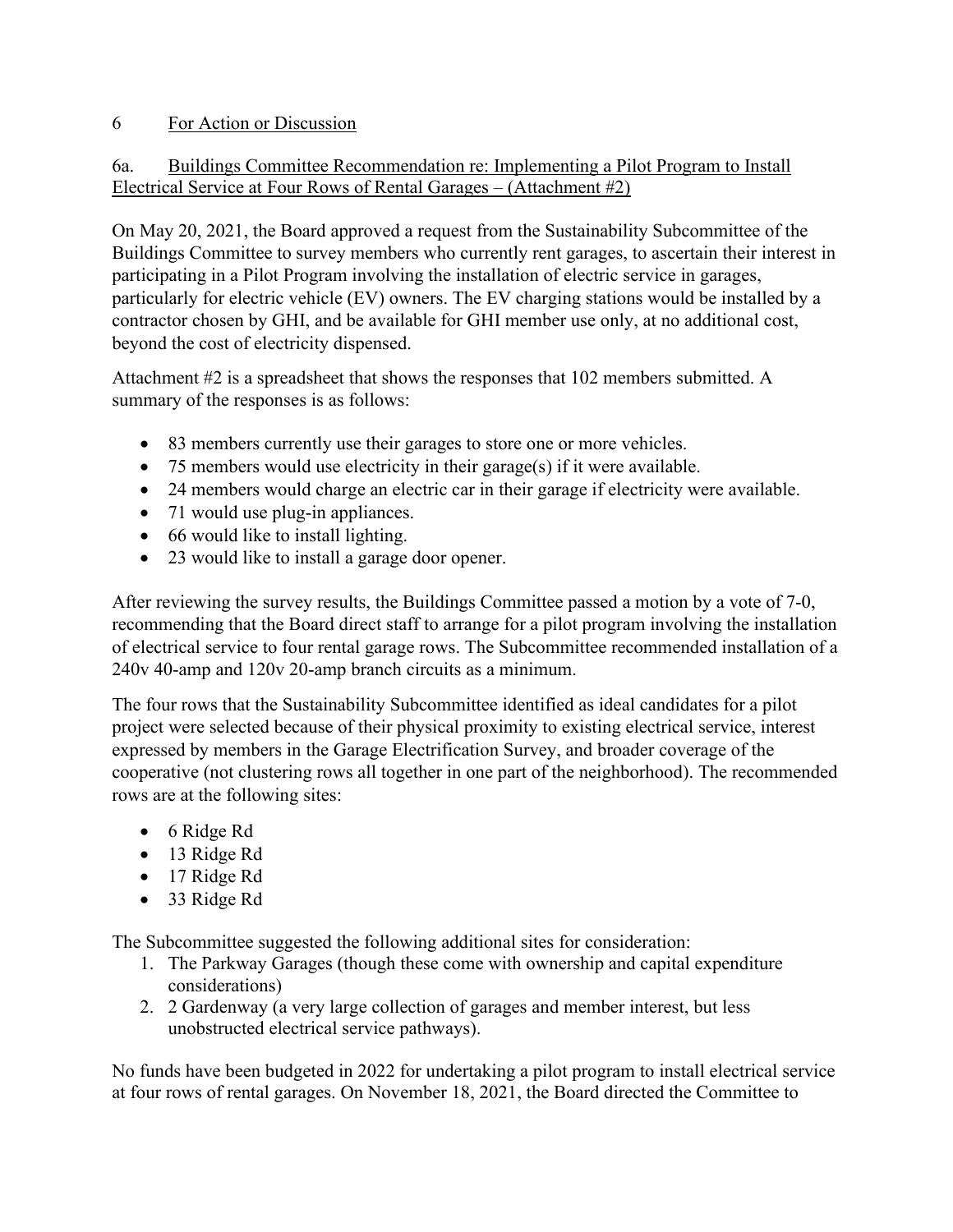recommend a plan to install electric vehicle charging stations, for use by members, in areas of GHI.

The Board took no action at this time; plan to revisit for 2023 implementation.

## 6b. Consider Establishment of a Task Force to Update the GHI Member Handbook

The Board's current action plan states as follows:

- Update and improve the Member Handbook to be internally consistent and reflect current operations. Restructure the handbook for ease of use and maintenance. Update how members access the handbook and its updates.
- The Board needs to address resources to get this work done faster. Possible approaches include work sessions, a Task Force, staff and/or more intensive recruitment.
- Develop an accompanying quick reference guide / FAQ.

The Board may wish to consider establishing a Task Force of volunteer members who would collaborate with technical staff and eventually a technical writer to accomplish the task of updating the GHI Member Handbook.

The Board reviewed and discussed the report, but no action taken.

#### 6c. Review the Task Force Report re: A Policy to Mitigate Liability Associated with Outdoor Structures – (Attachments # 3a-3b)

On April 1, 2021, the Board established a Task Force to recommend changes in policies and procedures to mitigate GHI's liability associated with certain types of outdoor structures that members may wish to install. The members appointed to the Task Force were Amy Knesel, Chris Carbone, Heather Mortimer (Board Liaison) and Joe Ralbovsky. John French served as staff liaison. Attachment #3a is the Task Force's report. At the Board's directive, the report was published on the GHI website and members were requested to submit their comments over a 30 day period. One member submitted comments (refer to attachment #3b).

The recommendations of the report are as follows:

## A. Changes in Member Handbook Regulation/Member Requirements

- 1. Requirement of appropriate liability coverage, with types and examples that would comply, included in materials and responses to member inquiries
- 2. A signed hold-harmless agreement (attached to other provisional paperwork explaining requirements).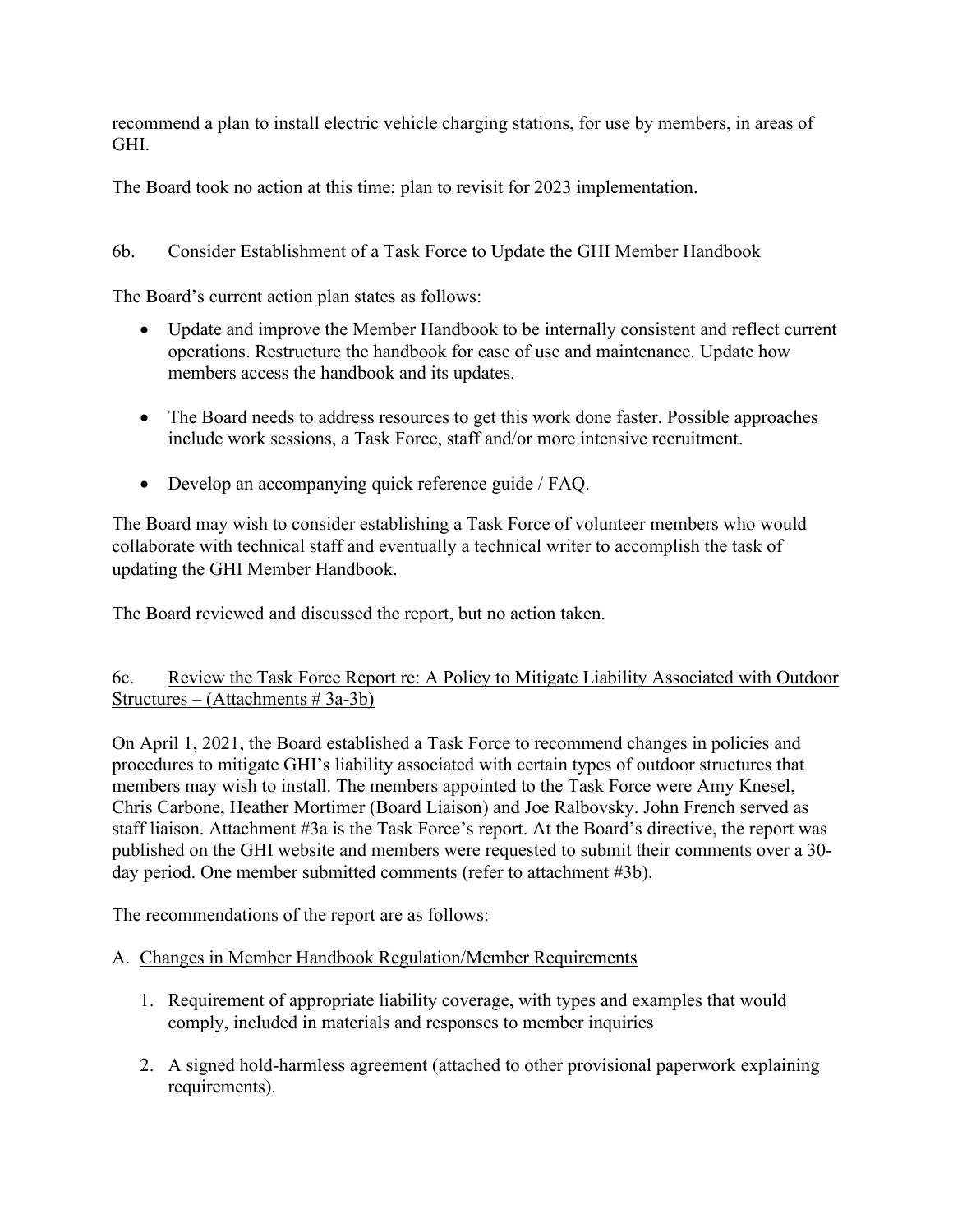- 3. Some method of concurrence or acceptance that member structures must have the ability to be 'closed' to prevent them from being an 'attractive nuisance.'
- 4. Reexamination/reiteration of current 'seasonality' of certain outdoor structures.

#### B. Changes in GHI Staff Procedure

- 1. Member Orientation Addendum:
	- a. Additional information, including examples of commercially available insurance coverage, provided to members both during orientation, and upon inquiry for existing members.
	- b. Talking to members about the risks/ responsibilities surrounding outdoor structures as a response to member initial inquiry, completing the requirement to provide evidence of active HO6 coverage, and inquiries related to non-compliance or need for adjustment of member equipment.
- 2. E-News scheduled info blast at the end of March, annually.
	- a. This item could/should contain:
		- i. Link to member handbook with references to official rules on Temporary Exterior Structures / Seasonal Structures.
		- ii. Link to this report and/or BOD minutes related to actions arising from this report.
		- iii. GHI email for member questions.
- 3. Standardized Staff Response to Inquiry
	- a. Standard explanation text for member requirement as a tool for staff to respond to inquiries, and to improve the standardization of GHI's response to inquiring members.
		- i. This will include a reference to the existing quiet-hours regulation.
	- b. Provide relevant staff with a statement from legal counsel that reflects GHI's authority to require HO6 coverage for members who have temporary outdoor structures.
- 4. Recommended Member Complaint Process
	- a. Staff Guidance on handling member complaints about neighbor temporary structures.
		- − Aesthetics

.

- − Safety Concerns
- − Use / Behavior
- 5. Clarity that GHI staff will not inspect or approve exterior temporary structures at the time they are purchased, set up, or 'opened' by members.
- 6. Adherence and publication of the enforcement protocol / staff guidelines.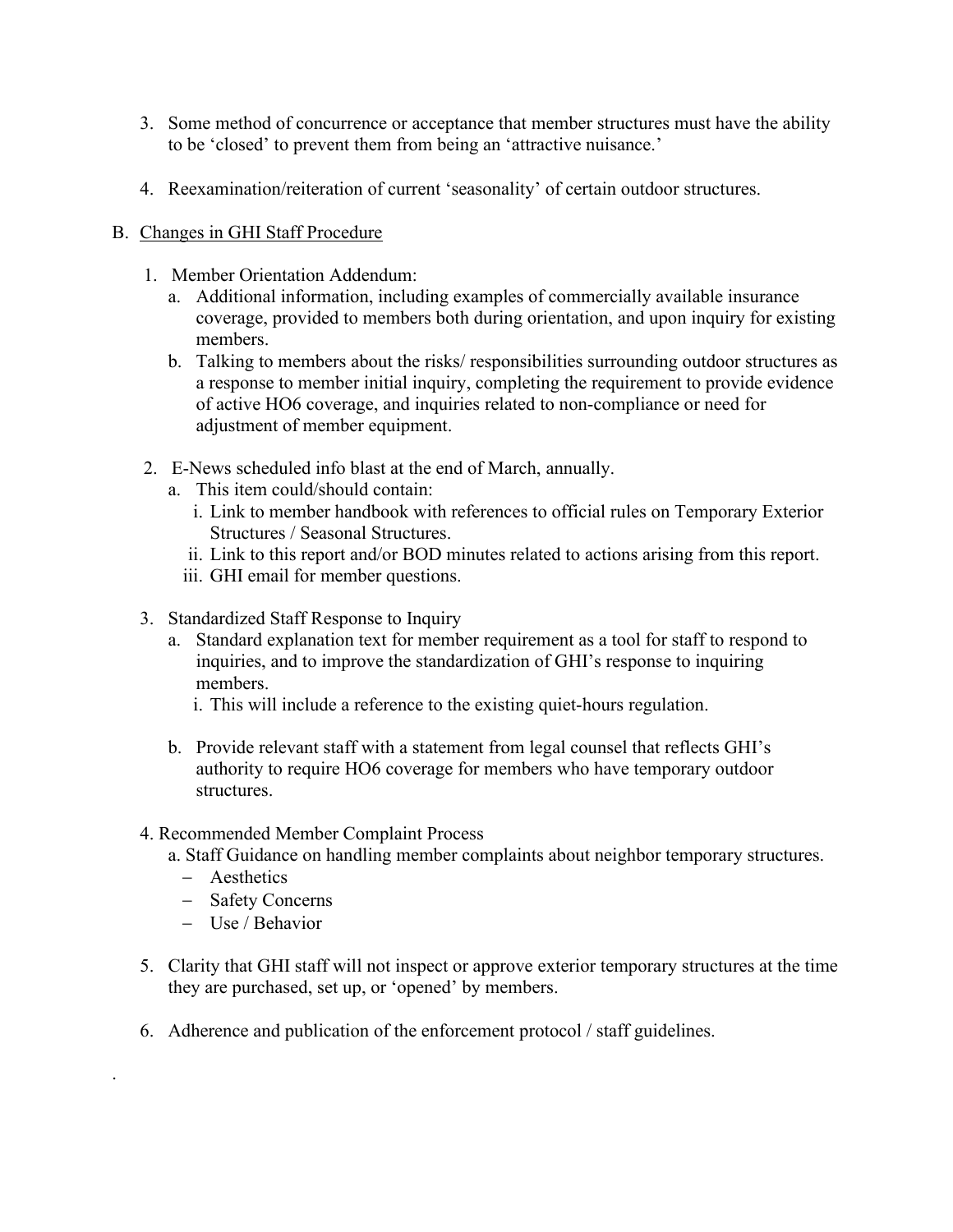|                                               | Motion #1: I move that the Board of Directors accept the recommendations of the GHI       |              |
|-----------------------------------------------|-------------------------------------------------------------------------------------------|--------------|
|                                               | <b>Outdoor Structures Task Force Report as presented.</b>                                 |              |
| Moved: Hess                                   | Seconded: Bilyeu                                                                          | Carried: 7-0 |
|                                               | Motion #2: I move that the Board of Directors direct the Manager to request legal counsel |              |
|                                               | to draft GHI Member Handbook regulations based on the recommendations of the              |              |
|                                               | Outdoor Structures Task Force, regarding the permitting and monitoring of outdoor         |              |
| structures that are an "attractive nuisance". |                                                                                           |              |

Moved: Hess Seconded: McKinley Carried: 7-0

#### 6d. Consider Whether to Grant Employees Year-End Bonuses

At the end of last year, the Board granted a bonus of \$400 to each employee. Earlier this year, the Board approved a job classification structure and salary scales for staff positions that a consultant recommended. The consultant compared GHI's base salary and total cash compensation (base salary plus bonus) for employees against  $25<sup>th</sup>$ ,  $50<sup>th</sup>$  and  $75<sup>th</sup>$  percentile competitive market compensation levels. The 2021 budget (adopted in 2020) included an amount of \$40,000 to compensate employees if the Board approved GHI's base salary and total cash compensation in accordance with the  $75<sup>th</sup>$  percentile instead of the  $50<sup>th</sup>$  percentile level that the Board adopted in 2021. The Board may wish to consider this factor if it decides to grant bonuses to employees at the end of this year.

## **Motion: I move that the Board of Directors approves payment of a 2021 year-end holiday bonus of \$400 to each employee.**

| Moved: Bilyeu | Seconded: Lambert | Carried: 7-0 |
|---------------|-------------------|--------------|

#### 6e. Motion to Hold a Closed Meeting on December 16, 2021

**Motion: I move to hold a closed meeting of the Board of Directors at 7:00 pm on December 16, 2021.** Moved: Hess Seconded: Bilyeu Carried: 7-0

# 7. Items of Information

7a. President's Items

President Brodd advised attendees that the county-wide MAP Addendum including the new zoning ordinance and conservation overlay zones has been approved and will be implemented April 1, 2022. President Brodd advised the GHI Member Handbook would need to be amended to comply with these new county-wide provisions.

7b. Board Member's Items